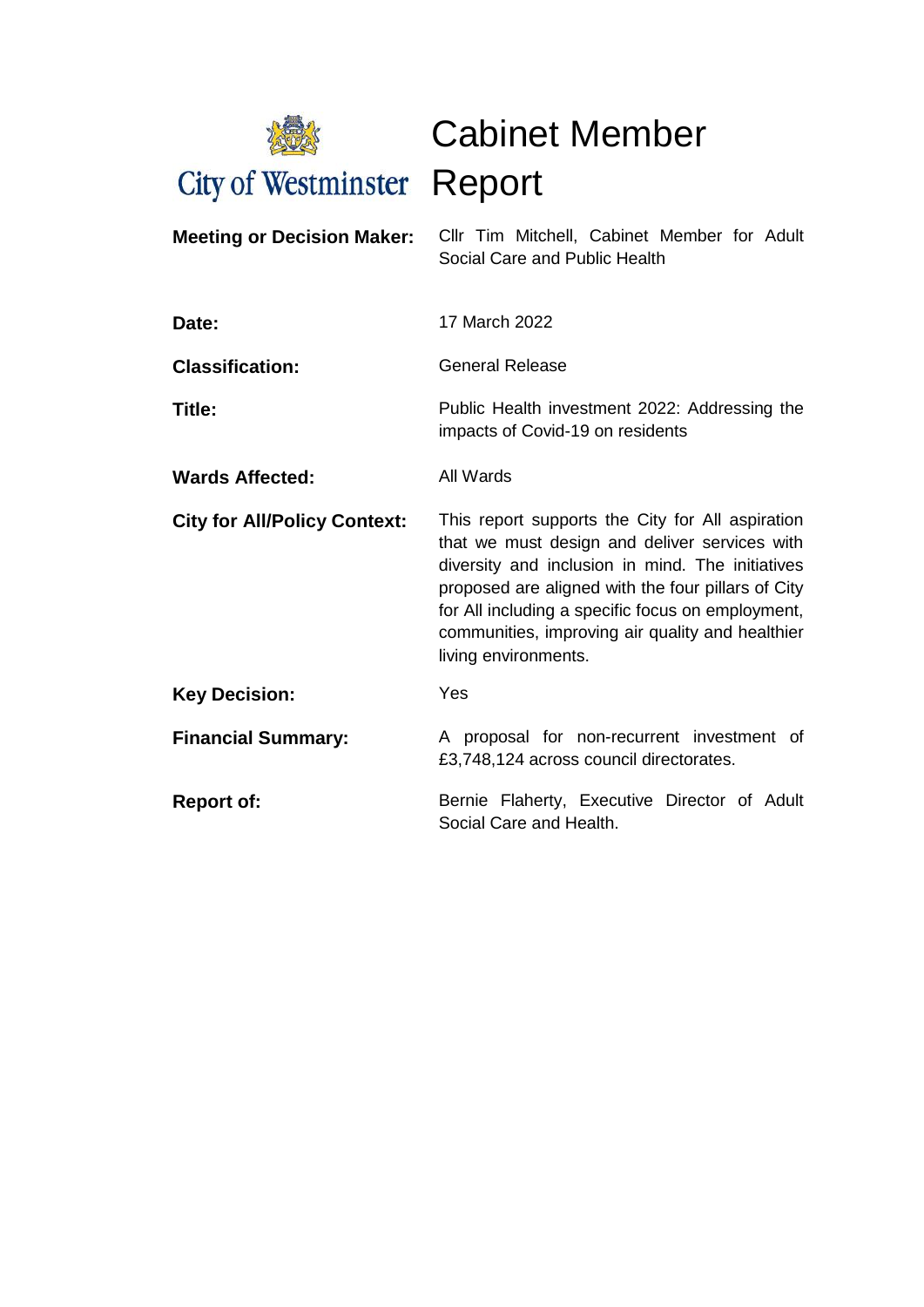# **1. Executive Summary**

- 1.1 The 2021 Director of Public Health's Annual Report focused on the disproportionate impact Covid-19 has had on our communities. The annual report made the commitment to invest from public health reserves in cross council initiatives which address the impact of Covid-19.
- 1.2 This report outlines the proposal for non-recurrent investment of £3,748,124 across council directorates in programmes which will address the impact of Covid-19 on residents and demonstrate alignment with City for All Priorities.

# **2. Recommendations**

- 2.1 Agreement to investment in 23 projects costing £3,748,124:
	- Inspection and wraparound support for food premises
	- Greening initiatives
	- Physical activity infrastructure in local estates
	- Shisha transformation
	- Home Improvement Agency support
	- Increased capacity for energy services
	- Specialist hoarding / self-neglect
	- First time introduction of Santander Cycle Hire to North West Westminster
	- Cycle Training Programme
	- Pedestrian and cycle behaviour and options change
	- Cargo E-bikes rental trial programme
	- Westminster Wheels
	- Enhanced Cycle Roadshows
	- Quick-win short cycle route and permeability fixes
	- Communities Priorities programme
	- Targeted prevention and intervention work
	- Extra Nurse Homelessness Health Team
	- Financial capacity project
	- IPS Employment Support
	- Employment for people with LD or PD
	- Teachers' emotional wellbeing training
	- Mental health Youth Workers
	- Mental health and wellbeing promotion.
- 2.2 A full breakdown of the initiatives is provided in Appendix A.

### **3 Reasons for Decision**

- 3.1 The Annual Report made the commitment to invest from public health reserves in crosscouncil initiatives which address the impact of Covid-19.
- 3.2 The Office for Health Improvement and Disparities oversees local authority Public Health grant investment and has recently indicated that excess reserves may be withdrawn from local use and redistributed.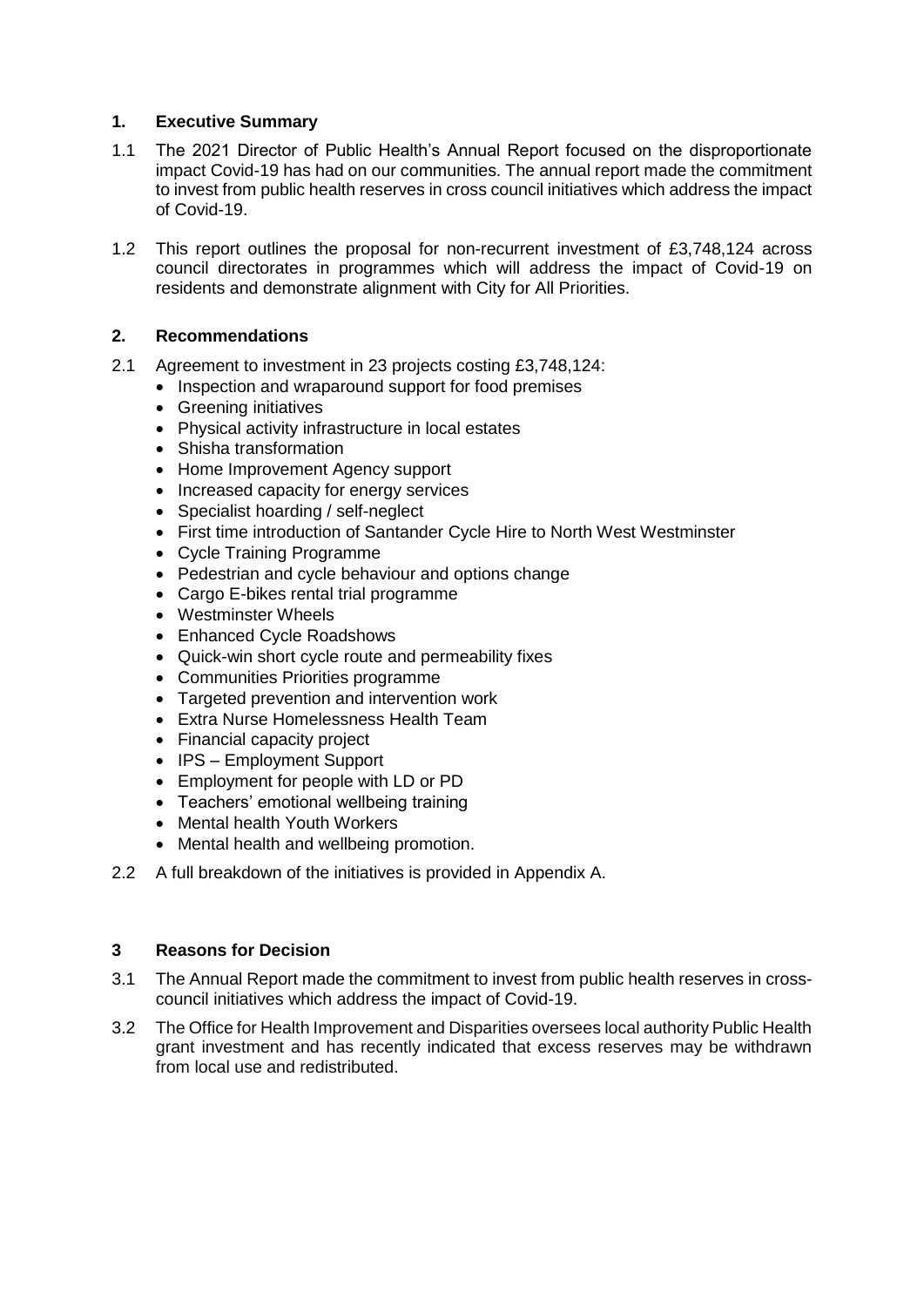# **4 Background, including Policy Context**

- 4.1 Cross council workshops were held to engage key stakeholders in a conversation about health inequalities and the impact of the pandemic. Given the recommendations in the Annual Report, the themes of the workshops were:
	- building a healthy environment (Vibrant Communities)
	- mitigating poor air quality and climate change (Greener and Cleaner)
	- improving housing conditions (Vibrant Communities)
	- preventing homelessness and improving health and wellbeing of those who are homeless (Vibrant Communities)
	- supporting those most affected by economic downturn into employment and considering the role of health conditions as a barrier to entry/sustaining work. (Thriving Economy)
- 4.2 Mental health is a cross cutting theme which is underpinned by good jobs, homes and neighbourhoods as these enable healthy choices. Independently there is good evidence that physical activity improves mental health. Three initiatives have been identified to improve the mental health of children as part of this proposal.
- 4.3 A long list of 33 ideas were identified through the workshops which could deliver impact on health inequalities, were aligned with City for All aspirations, were sustainable without recurrent funding, had capacity within the organisation to deliver within a short-medium timescale and would have senior stakeholder buy-in.
- 4.4 Further information was requested about each idea and these were further prioritised based on the investment aspirations. All Executive Directors were then re-engaged to assist with the shortlisting process and in this process, further proposals connected to mental health were proposed by Executive Director of Children's Services. Investment in the Community Priorities programme is a part of ongoing cross council working programme.
- 4.5 The outcome of this process was a proposal to invest in 23 projects costing £3,748,124 (Appendix A). Following consultation with Cabinet Members, the projects are now being further scoped and costed with different corporate leads. This means that the final funding figure may reduce as detailed financial plans are drawn up but it will not increase. The Director of Public Health will approve the detail of these projects in consultation with the Lead Member for Adult Social Care and Public Health and the Lead Member for the relevant service.
- 4.6 To streamline reporting, whilst ensuring conditions of the ring-fenced grant are delivered, governance will lean on existing reporting arrangements. Public Health will work with colleagues in Innovation and Change to support evaluations to inform transformation, drive long term sustainability and maximise health impact.
- 4.7 There is a recognition of risk of non-recurrent investment in services creating a cost pressure in future years; exit plans for this non recurrent investment were part of the shortlisting criteria and the individual project plans will include details of how the initiatives will be closed or are sustainable without recurrent funding.
- 4.8 The aspiration is that this programme will strengthen integrated working across Westminster City Council, recognising that everyone has a role to play in promoting health and wellbeing. All interactions the council has with our residents, every policy and strategy, should provide an opportunity to promote health and wellbeing. This programme will provide further opportunities for collaboration, evaluation and partnership working to get the best use of combined skills and assets to address health inequalities.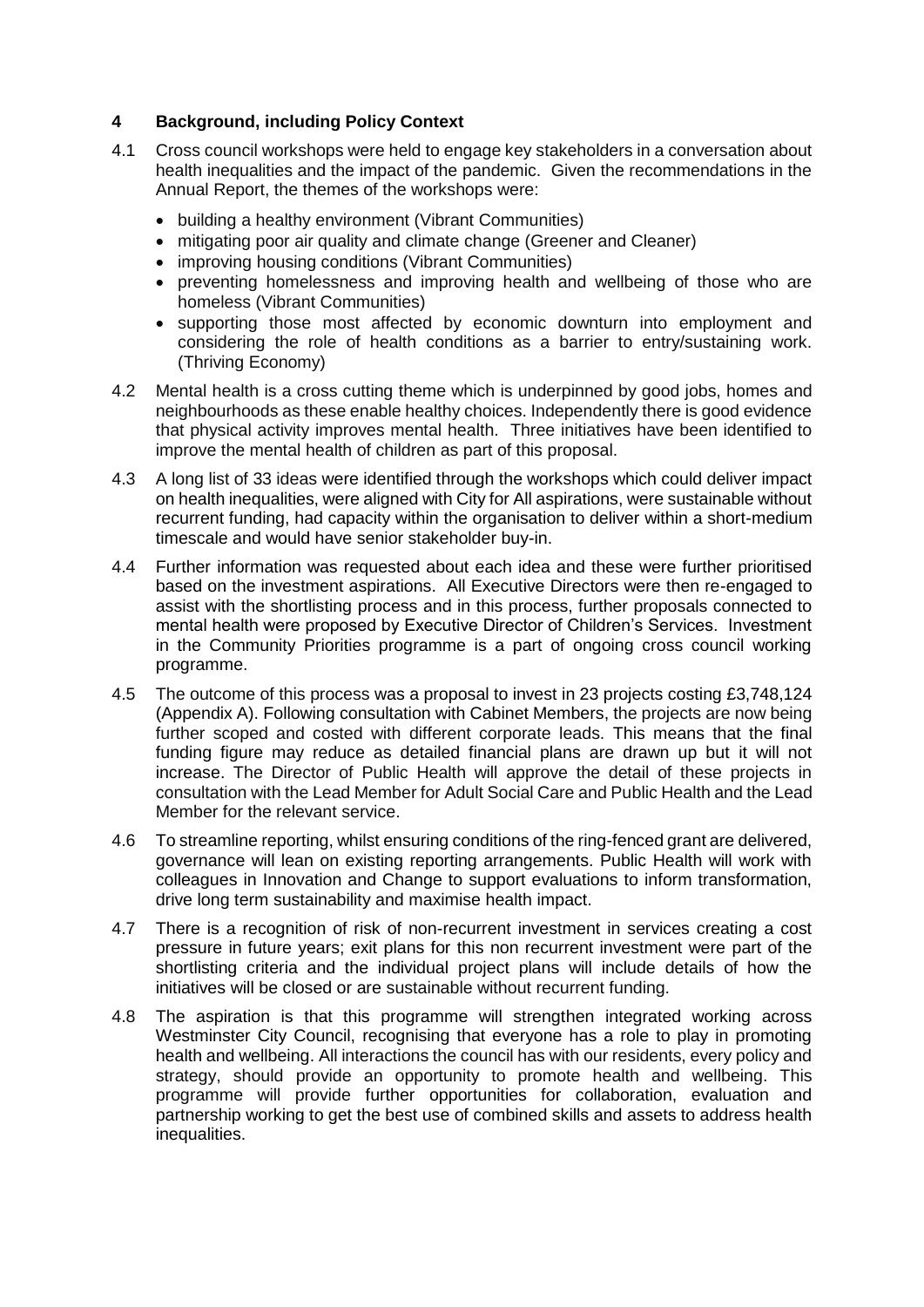# **5 Financial Implications**

- 5.1 The total cost of the 23 projects is £3.748m. The funding will be made available on a non-recurrent basis and will come from the accumulated public health reserve. The reserve balance is forecast to be £6.7m by March 2022. However, in financial year 2022- 23, this balance is expected to increase by circa £2m partly due to the planned transfer to reserve, £1.2m, as presented to the Budget Task Group in January and an uplift to the public health grant that was announced recently.
- 5.2 Funding the projects will reduce the reserve, however, the balance will still be higher than the optimal level of circa £1.5m, which will always be needed to fund contingencies and offset any adverse impact from a reduction in funding, if in the future the Department for Health and Social Care were to make such an announcement.
- 5.3 The delivery of the 23 individual projects will be spread across two financial years, therefore the planned funding draw down from the reserve in 2022/23 is £1.982m and 2023/24 is £1.766m. A project's actual expenditure profile could vary from plan however, all projects are expected to finish by March 2024. Any underspends will be retained within the public health reserve and no project can overspend unless authorisation is obtained following the correct governance process.
- 5.4 All expenditure will initially be incurred within the directorate and at year end the funding will be transferred to match actual expenditure.

# **6 Legal Implications**

6.1 The Health and Social Care Act 2012, sets out a requirement for all Directors of Public Health to produce an annual independent report on the health of their local population and for their local authority to publish it. These annual reports also highlight areas of specific concern and make recommendations for change. The projects cover a wide area. The Council has various powers including the general power of General Competence, section 1 Localism Act 2011. Legal advice can be obtained in relation to setting up the various projects as and when needed.

### **7 Carbon Impact**

7.1 The 23 programmes will have no negative carbon impact. Many of the proposals are intended to increase active travel within Westminster and creating healthier living environments which may contribute to improved air quality and climate impact.

### **8 Consultation**

- 8.1 The 2021 Director of Public Health's Annual Report, focused on the disproportionate impact Covid-19 has had on our communities, was informed by a Health Impact Assessment. This needs-led assessment, included resident voices.
- 8.2 The proposal was shared with Cabinet Members in January 2022.
- 8.3 Whilst certain initiatives focus on certain wards, the overall proposal seeks to address the impact of Covid-19 for the borough as a whole.

**If you have any queries about this Report or wish to inspect any of the Background Papers, please contact:**

Anna Raleigh, Director of Public Health

**[araleigh@westminster.gov.yk](mailto:araleigh@westminster.gov.yk)**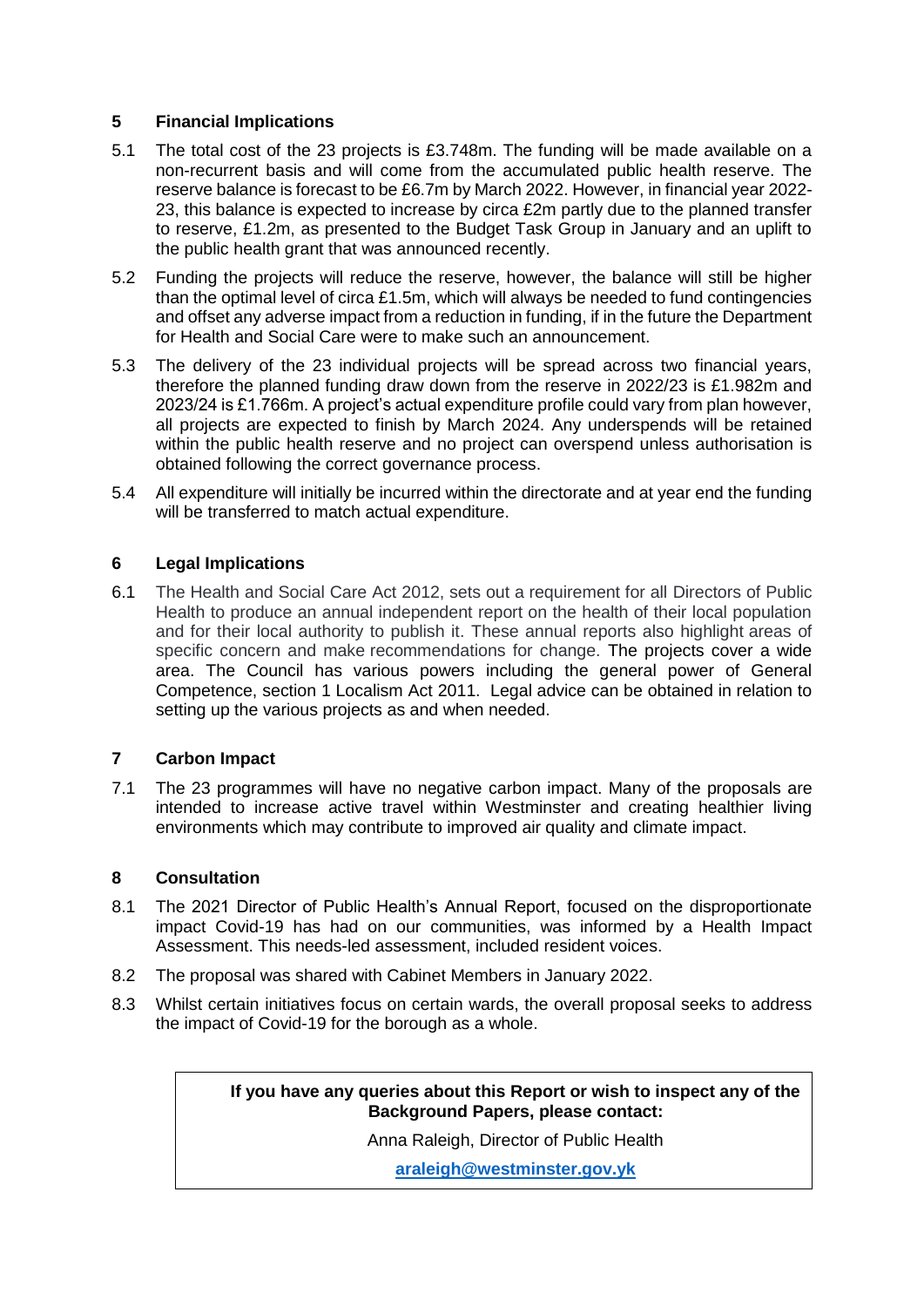# **APPENDICES**

Appendix A – Details of Investment Appendix B – Financial breakdown

# **BACKGROUND PAPERS**



EQIA\_Addressing%20 impact%20of%20Covi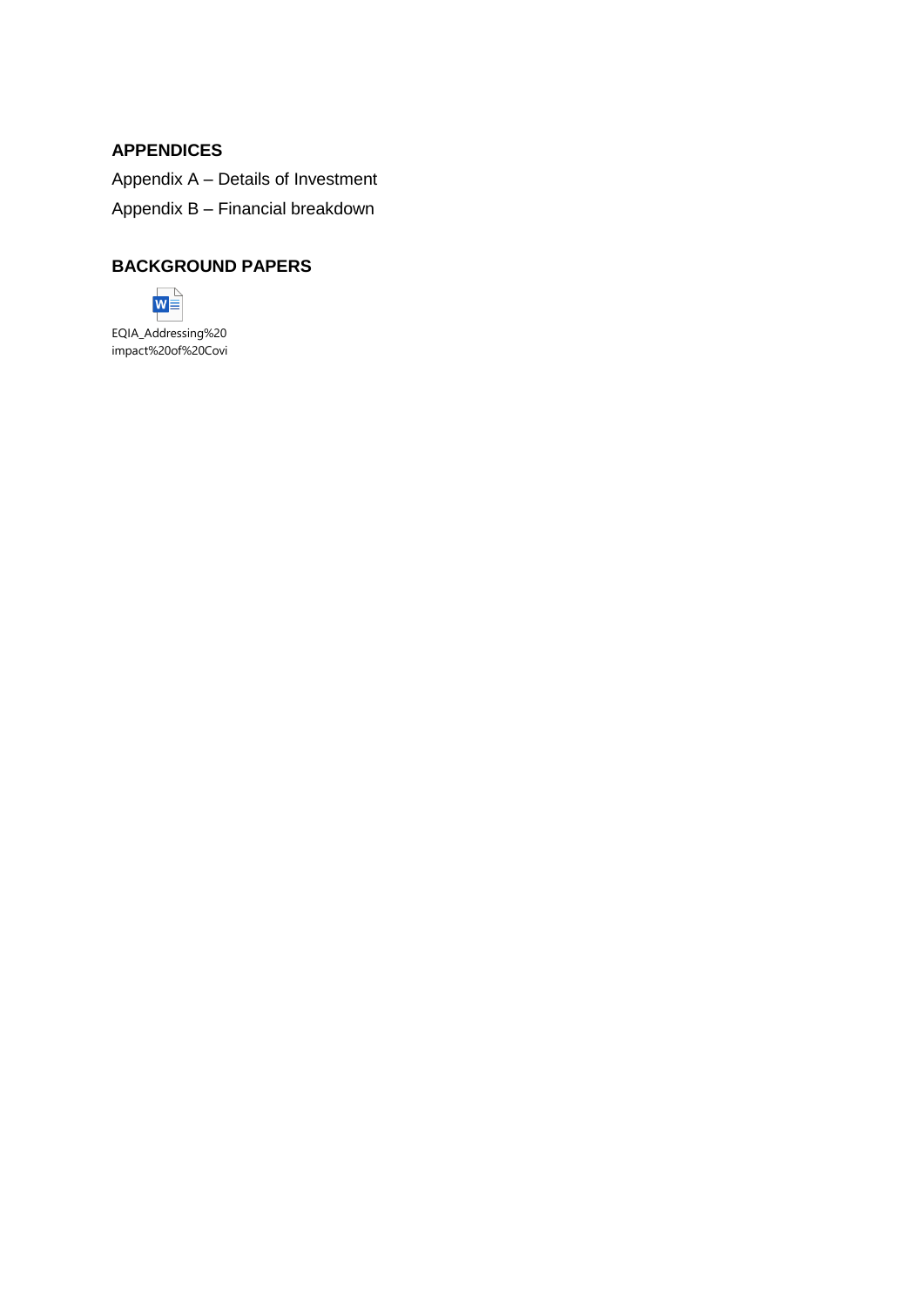*NB: For individual Cabinet Member reports only*

# For completion by the **Cabinet Member for Adults Social Care and Public Health**

# **Declaration of Interest**

I have no interest to declare in respect of this report

| Signed: |                         | Date: 16 March 2022 |
|---------|-------------------------|---------------------|
|         | NAME: CIIr Tim Mitchell |                     |

State nature of interest if any:

(*N.B: If you have an interest, you should seek advice as to whether it is appropriate to make a decision in relation to this matter*)

For the reasons set out above, I agree the recommendation(s) in the report entitled

# **Addressing the impacts of Covid-19 on residents. Public Health investment January 2022**

and reject any alternative options which are referred to but not recommended.

Signed:

Cabinet Member for Adult Social Care and Health

Date:

If you have any additional comment which you would want actioned in connection with your decision you should discuss this with the report author and then set out your comment below before the report and this pro-forma is returned to the Secretariat for processing.

Additional comment:

If you do not wish to approve the recommendations, or wish to make an alternative decision, it is important that you consult the report author, the Director of Law, City Treasurer and, if there are resources implications, the Director of People Services